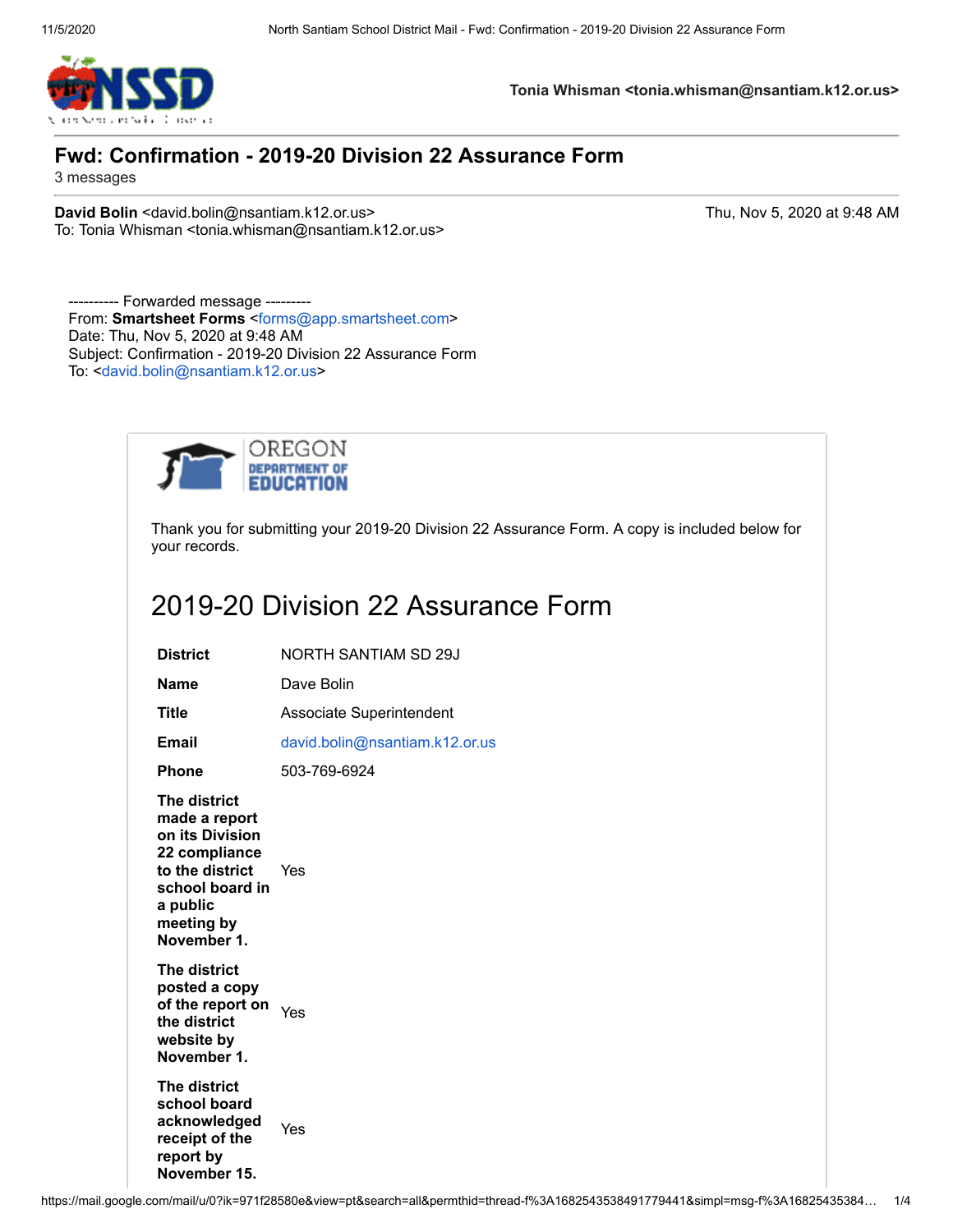**Provide a link to the website where you have** <https://www.nsantiam.k12.or.us/domain/115> **posted your report. 581-022-0103, Section (2) Diploma Requirements** Yes **581-022-0103, Section (3) Credit Options** Yes **581-022-0103, Section (4) Distance Learning for All** Yes **581-022-0103, Section (5) Special Education for Children with Disabilities** Yes **581-022-0103, Section (6) Emergent Bilinguals** Yes **581-022-0103, Section (7) Talented and Gifted** Yes **581-022-0103, Section (8) Alternative Education Programs** Yes **581-022-0103, Section (9) Equal Educational Opportunities** Yes **581-022-0103, Section (10) School Counseling** Yes **581-022-0103, Section (11) Student Safety** Yes **581-022-0103, Section (12) Personnel** Yes **581-022-0103, Section (13) Fingerprinting of Subject Individuals in Positions not Requiring** Yes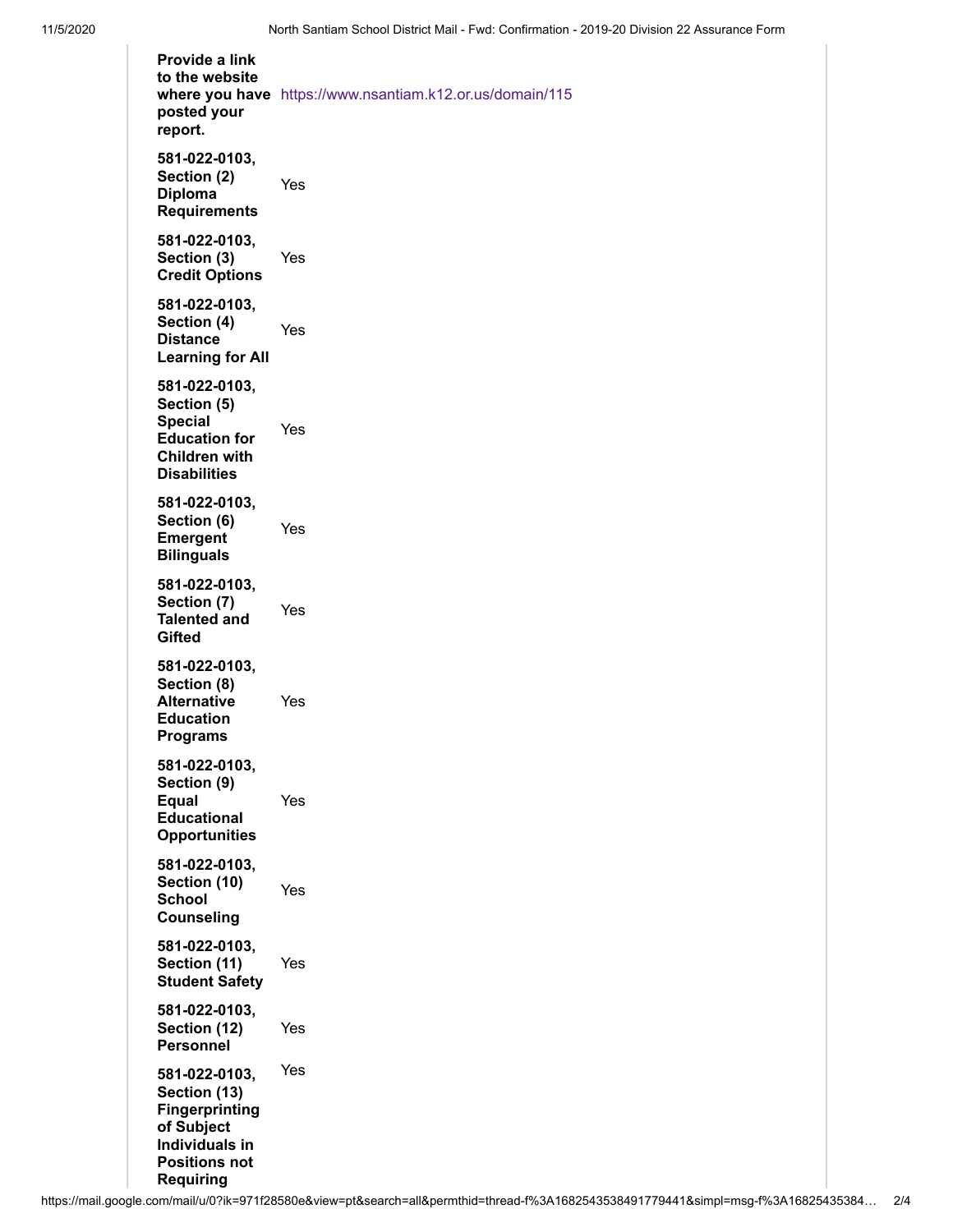| Licensure as<br>Teachers.<br>Administrators,<br>Personnel<br>Specialists,<br><b>School Nurses</b>   |     |
|-----------------------------------------------------------------------------------------------------|-----|
| 581-022-0103,<br>Section (14)<br><b>Individual</b><br><b>Student</b><br>Assessment<br>and Reporting | Yes |
| 581-022-0103,<br>Section (15)<br><b>Student</b><br><b>Education</b><br><b>Records</b>               | Yes |
| 581-022-0103,<br>Section (16)<br><b>Records and</b><br><b>Reports</b>                               | Yes |
| 581-022-0103,<br>Section (17)<br>Complaint<br><b>Procedures</b>                                     | Yes |
| 581-022-0103,<br>Section (18)<br><b>Assurances</b>                                                  | Yes |